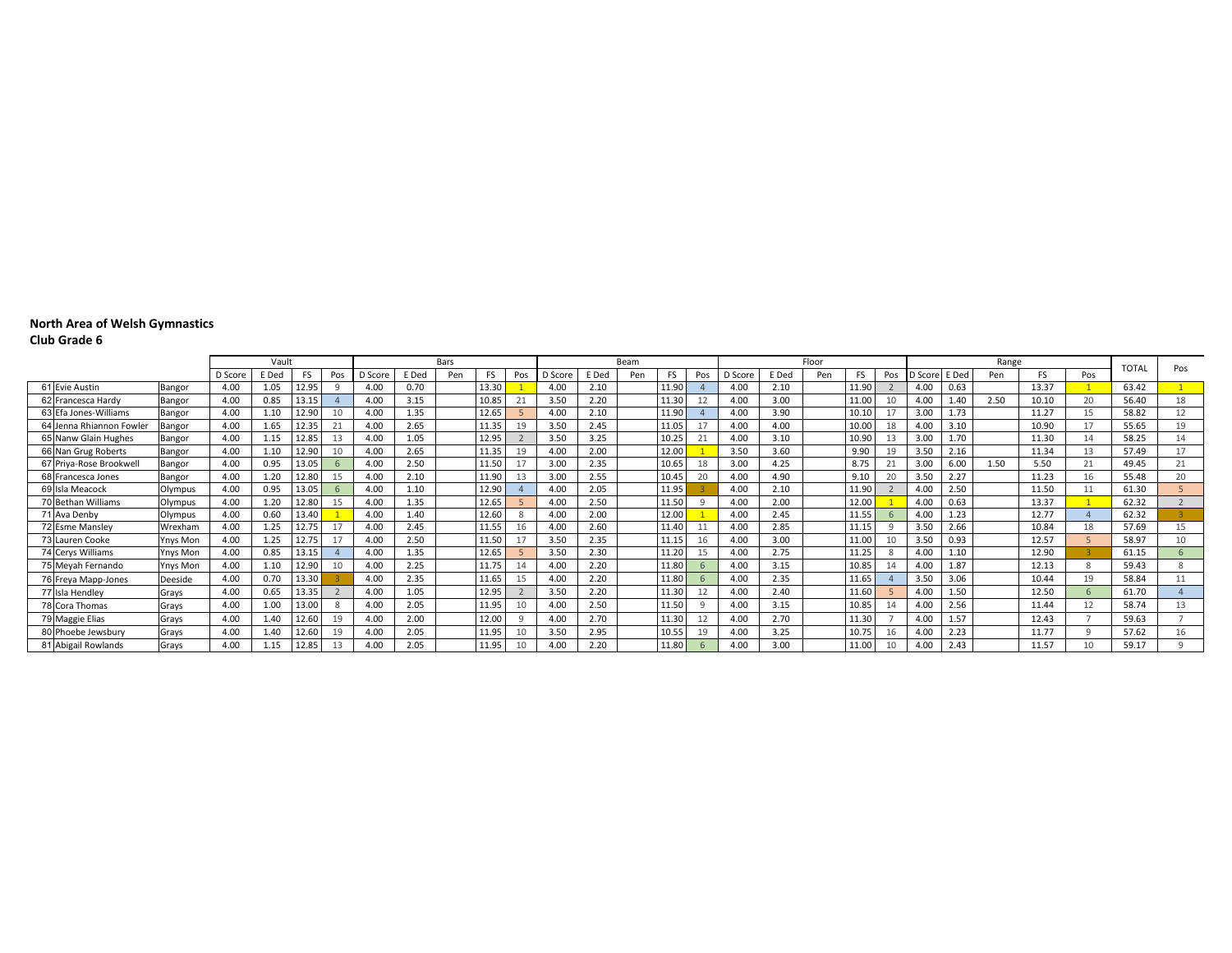#### **North Area of Welsh Gymnastics Club Grade 5**

|                       |                 |         |       |       |     |                  |       |      |       |     | Beam  |      |     |       |     | Floor   |       |     |       |     |         |       |       |       |     |              |     |
|-----------------------|-----------------|---------|-------|-------|-----|------------------|-------|------|-------|-----|-------|------|-----|-------|-----|---------|-------|-----|-------|-----|---------|-------|-------|-------|-----|--------------|-----|
|                       |                 |         | Vaul  |       |     |                  |       | Bars |       |     |       |      |     |       |     |         |       |     |       |     |         |       | Range |       |     | <b>TOTAI</b> | Pos |
|                       |                 | D Score | E Ded |       | Pos | D Score          | E Ded | Pen  |       | Pos | Score | Ded  | Pen |       | Pos | D Score | E Ded | Pen |       | Pos | D Score | E Ded | Pen   |       | Pos |              |     |
| 49 Ana Owen           | Bangor          | 4.00    | 1.10  | 12.90 |     | 4.0 <sub>0</sub> | 1.00  |      | 13.00 |     | 4.00  | 2.30 |     | 11.70 |     | 4.00    | 1.95  |     | 12.05 |     | 4.00    | 0.37  |       | 13.63 |     | 63.28        |     |
| 50 Seren Brooks       | <b>Buckley</b>  | 4.00    | 0.90  | 13.10 |     | 3.50             | 4.25  |      |       |     | 3.50  | 4.60 |     | 8.90  |     | 4.00    | 3.15  |     | 10.85 |     | 3.50    | 4.07  | 2.00  | 7.43  |     | 49.53        |     |
| 51 Gwennan Knight     | <b>Buckley</b>  | 4.00    | 1.00  | 13.00 |     | 4.00             | 2.85  |      | 11 10 |     | 4.00  | 2.30 |     | 11.70 |     | 4.00    | 2.10  |     | 11.90 |     | 4.00    | 1.20  |       | 12.80 |     | 60.55        |     |
| 52 Bianka Melanczuk   | Deeside         | 0.00    | 0.00  | 0.00  | 12  | 0.00             |       |      | 0.00  |     | 0.00  |      |     | 0.00  |     | 0.00    |       |     | 0.00  |     | 0.00    |       |       | 0.00  |     | 0.00         |     |
| 53 Lola Jones         | Grays           | 4.00    | 1.15  | 12.85 | 10  | 4.00             | 3.45  |      | 10.55 |     | 4.00  | 2.75 |     | 11.25 |     | 4.00    | 3.10  |     | 10.90 |     | 4.00    | 1.67  |       | 12.33 |     | 57.88        |     |
| 54 Isabel Owen        | Olympus         | 4.00    | 0.70  | 13.30 |     | 4.00             | 1.40  |      | 12.60 |     | 4.00  | 2.05 |     | 11.95 |     | 4.00    | 2.30  |     | 11.70 |     | 4.00    | 1.87  |       | 12.13 |     | 61.68        |     |
| 55 Sienna Pimparel    | Wrexham         | 4.00    | 0.50  | 13.50 |     | 4.00             | 2.70  |      | 11.30 |     | 4.00  | 2.90 |     | 11.10 |     | 4.00    | 3.10  |     | 10.90 |     | 4.00    | 2.97  |       | 11.03 | 10  | 57.83        |     |
| 56 Katie Mcglynn      | Wrexham         | 4.00    | 1.00  | 13.00 |     | 4.00             | 1.65  |      | 12.35 |     | 4.00  | 2.00 |     | 12.00 |     | 4.00    | 2.45  |     | 11.55 |     | 4.00    | 0.83  |       | 13.17 |     | 62.07        |     |
| 57 Kacie Ellis        | Wrexham         | 4.00    | 1.25  | 12.75 |     | 4.0C             | 1.93  |      | 12.07 |     | 4.00  | 3.90 |     | 10.10 |     | 4.00    | 2.50  |     | 11.50 |     | 4.00    | 1.87  |       | 12.13 |     | 58.55        |     |
| 58 Nylah Grace Moffat | Ynys Mon        | 4.00    | 0.95  | 13.05 |     | 4.0 <sup>c</sup> | 3.05  |      | 10.95 |     | 3.00  | 2.35 |     | 10.65 |     | 4.00    | 2.05  |     | 11.95 |     | 4.00    | 0.70  |       | 13.30 |     | 59.90        |     |
| 59 Maisy Coveney      | Ynys Mon        | 4.00    | 0.80  | 13.20 |     | 4.0C             | 1.75  |      | 12.25 |     | 4.00  | 3.55 |     | 10.45 |     | 4.00    | 2.20  |     | 11.80 |     | 4.00    | 0.80  |       | 13.20 |     | 60.90        |     |
| 60 Maiah Miles        | <b>Ynys Mon</b> | 4.00    | 0.60  | 13.40 |     | 4.00             | 4.30  |      | 9.70  |     | 4.00  | 4.55 |     | 9.45  |     | 4.00    |       |     | 10.85 |     | 4.0C    | 2.07  |       | 11.93 |     | 55.33        |     |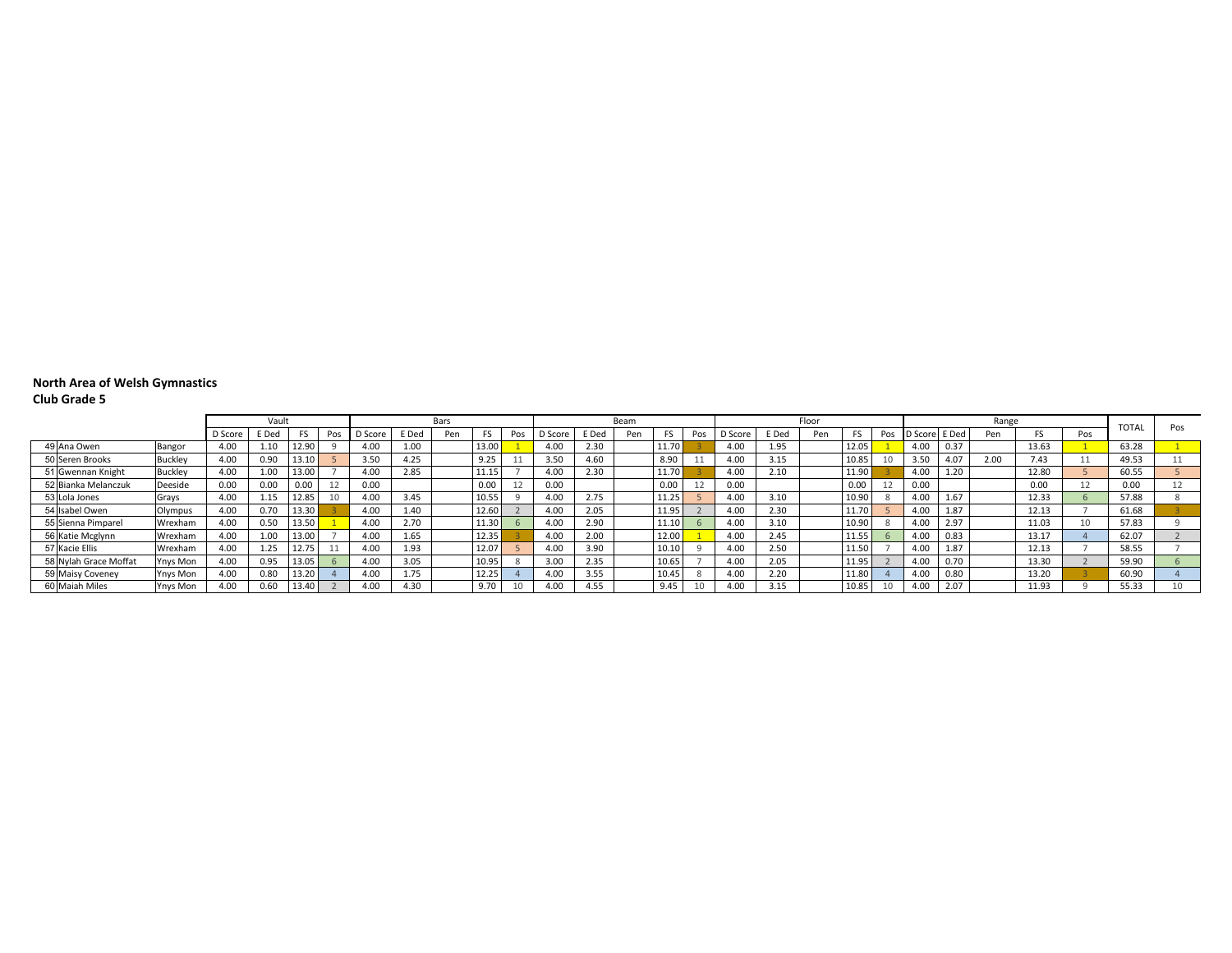|                            |                 |         | Vault |       |     |         |       | Bars |       |     |         |       | Beam |       |     |         |       | Floor |       |     |         |       | Range |           |     | <b>TOTAL</b> | Pos               |
|----------------------------|-----------------|---------|-------|-------|-----|---------|-------|------|-------|-----|---------|-------|------|-------|-----|---------|-------|-------|-------|-----|---------|-------|-------|-----------|-----|--------------|-------------------|
|                            |                 | D Score | E Ded | FS    | Pos | D Score | E Ded | Pen  | FS    | Pos | D Score | E Ded | Pen  | FS    | Pos | D Score | E Ded | Pen   | FS    | Pos | D Score | E Ded | Pen   | <b>FS</b> | Pos |              |                   |
| 82 Courtney Jones          | <b>Buckley</b>  | 4.00    | 0.80  | 13.20 |     | 4.00    | 1.20  |      | 12.80 |     | 2.50    | 2.70  |      | 9.80  |     | 4.00    | 1.90  |       | 12.1  |     | 3.50    | 1.90  |       | 11.60     | 18  | 59.50        |                   |
| 83 Medi Davies             | <b>Buckley</b>  | 4.00    | 1.40  | 12.60 |     | 4.00    | 2.30  |      | 11.70 | 17  | 2.50    | 4.50  |      | 8.00  |     | 3.50    | 3.55  |       | 9.95  |     | 3.50    | 1.60  |       | 11.90     | 13  | 54.15        | 19                |
| 84 Sarah Brady             | <b>Buckley</b>  | 4.00    | 1.15  | 12.85 |     | 4.00    | 2.20  |      | 11.80 | 15  | 3.50    | 3.50  |      | 10.00 |     | 3.50    | 2.90  |       | 10.60 | 16  | 3.50    | 1.70  |       | 11.80     | 16  | 57.05        | 11                |
| 85 Amber Hodges            | <b>Buckley</b>  | 4.00    | 1.25  |       |     | 4.00    | 1.40  |      | 12.60 |     | 4.00    | 3.9   |      | 10.10 |     | 4.00    | 2.30  |       | 11.70 |     | 3.50    | 2.00  |       | 11.50     | 20  | 58.65        |                   |
| 86 Lydia Poole             | Wrexham         | 4.00    | 1.45  |       |     | 4.00    | 2.05  |      | 11.95 |     | 0.00    |       |      | 0.00  |     | 0.00    |       |       | 0.00  |     | 0.00    |       |       | 0.00      | 22  | 24.50        | 22                |
| 87 Chloe Bird              | Wrexham         | 4.00    | 0.95  | 13.05 |     | 4.00    | 0.95  |      | 13.05 |     | 4.00    | 3.55  |      | 10.45 |     | 4.00    | 2.80  |       | 11.20 |     | 4.00    | 1.10  |       | 12.90     |     | 60.65        |                   |
| 88 Chloe Brennan           | Gravs           | 4.00    | 1.35  | 12.65 | 9   | 4.00    | 1.75  |      | 12.25 | 12  | 3.50    | 4.20  |      | 9.30  | 10  | 4.00    | 2.85  |       | 11.15 | 10  | 4.00    | 1.47  |       | 12.53     |     | 57.88        | Q                 |
| 89 Maisy Williams          | Gravs           | 4.00    | 0.00  | 0.00  | 23  | 0.00    |       |      | 0.00  | 23  | 0.00    |       |      | 0.00  | 22  | 0.00    |       |       | 0.00  |     | 0.00    |       |       | 0.00      | 22  | 0.00         | 23                |
| 90 Emmie Stiles-Haltor     | Grays           | 4.00    | 1.45  |       |     | 4.00    | 2.25  |      | 11.75 | 16  | 4.00    | 3.30  |      | 10.70 |     | 4.00    | 2.60  |       | 11.40 |     | 3.50    | 1.43  |       | 12.07     | 12  | 58.47        |                   |
| 91 Paige Brennan           | Grays           | 4.00    | 1.50  | 12.50 | 16  | 4.00    | 2.50  |      | 11.50 | 19  | 3.50    | 5.00  |      | 8.50  | 15  | 4.00    | 3.65  |       | 10.35 | 18  | 4.00    | 1.60  |       | 12.40     |     | 55.25        | 17                |
| 92 Erin Davies             | Grays           | 4.00    | 1.35  | 12.65 | q   | 4.00    | 0.90  |      | 13.10 |     | 4.00    | 4.30  |      | 9.70  |     | 4.00    | 2.35  |       | 11.65 |     | 3.50    | 1.10  |       | 12.40     |     | 59.50        |                   |
| 93 Isla Westall            | Ynys Mon        | 4.00    | 2.00  | 12.00 | 21  | 4.00    | 2.55  |      | 11.45 | 20  | 4.00    | 4.30  |      | 9.70  |     | 4.00    | 2.75  |       | 11.25 |     | 4.00    | 0.47  |       | 13.53     |     | 57.93        | $\mathbf{\Omega}$ |
| 94 Isabella Kelly          | <b>Ynys Mon</b> | 4.00    | 2.60  |       | 22  | 4.00    | 1.60  |      | 12.40 |     | 3.50    | 4.00  |      | 9.50  |     | 4.00    | 2.80  |       | 11.20 |     | 3.50    | 0.77  |       | 12.73     |     | 57.23        | 10                |
| 95 Tesni Jones             | <b>Ynys Mon</b> | 4.00    | 1.70  |       | 19  | 4.00    | 2.30  |      | 11.70 | 17  | 4.00    | 4.70  |      | 9.30  | 10  | 4.00    | 3.15  |       | 10.85 | 15  | 3.50    | 1.67  |       | 11.83     | 14  | 55.98        | 14                |
| 96 kelsey Owen             | <b>Ynys Mon</b> | 4.00    | 1.70  |       | 19  | 4.00    | 0.95  |      | 13.05 |     | 4.00    | 3.90  |      | 10.10 |     | 4.00    | 2.65  |       | 11.35 |     | 4.00    | 0.80  |       | 13.20     |     | 60.00        | $\overline{2}$    |
| 97 Sara Mai Thomas         | <b>Ynys Mon</b> | 4.00    | 0.75  | 13.25 |     | 4.00    | 1.05  |      | 12.95 |     | 3.50    | 6.20  |      | 7.30  |     | 4.00    | 3.00  |       | 11.00 |     | 3.50    | 1.67  |       | 11.83     | 14  | 56.33        | 13                |
| 98 Kita Ellis              | Deeside         | 4.00    | 1.35  | 12.65 | q   | 4.00    | 1.10  |      | 12.90 |     | 3.50    | 6.00  |      | 7.50  | 19  | 4.00    | 2.95  |       | 11.0  |     | 3.50    | 1.97  |       | 11.53     | 19  | 55.63        | 16                |
| 99 Holly Sheppeck          | Deeside         | 4.00    | 1.30  |       | ۶   | 3.50    | 2.85  |      | 10.65 | 21  | 3.50    | 4.40  |      | 9.10  |     | 3.00    | 3.20  | 2.00  | 7.80  |     | 3.50    | 1.83  |       | 11.67     | 17  | 51.92        | 20                |
| 100 Violet Boddie          | Deeside         | 4.00    | 1.25  |       |     | 4.00    | 1.40  |      | 12.60 |     | 3.50    | 5.70  |      | 7.80  | 18  | 4.00    | 3.00  |       | 11.00 |     | 3.50    | 2.97  |       | 10.53     | 21  | 54.68        | 18                |
| 101 Ella Thompson          | Deeside         | 4.00    | 1.15  |       |     | 4.00    | 1.35  |      | 12.65 |     | 3.50    | 4.80  |      | 8.70  |     | 4.00    | 2.60  |       | 11.40 |     | 4.00    | 1.53  |       | 12.47     |     | 58.07        |                   |
| 102 Saraid Mcguire-Lee     | Deeside         | 4.00    | 1.40  |       |     | 4.00    | 1.45  |      | 12.55 | 10  | 3.50    | 4.70  |      | 8.80  |     | 3.50    | 3.35  |       | 10.1  | 19  | 4.00    | 1.67  |       | 12.33     | 10  | 56.43        | 12                |
| 103 Annabelle Llovd-Wilson | Deeside         | 4.00    | 1.50  |       |     | 4.00    | 1.80  |      | 12.20 | 13  | 3.50    | 5.30  |      | 8.20  | 16  | 3.50    | 2.90  |       | 10.6  | 16  | 4.00    | 1.77  |       | 12.23     | 11  | 55.73        | 15                |
| 104 Sophia Bryan           | Deeside         | 4.00    | 1.65  |       | 18  | 3.50    | 3.60  | 3.00 | 6.90  | 22  | 3.00    | 6.60  |      | 6.40  | 21  | 3.50    | 2.60  |       | 10.90 | 14  | 4.00    | 0.93  |       | 13.07     |     | 49.62        | 21                |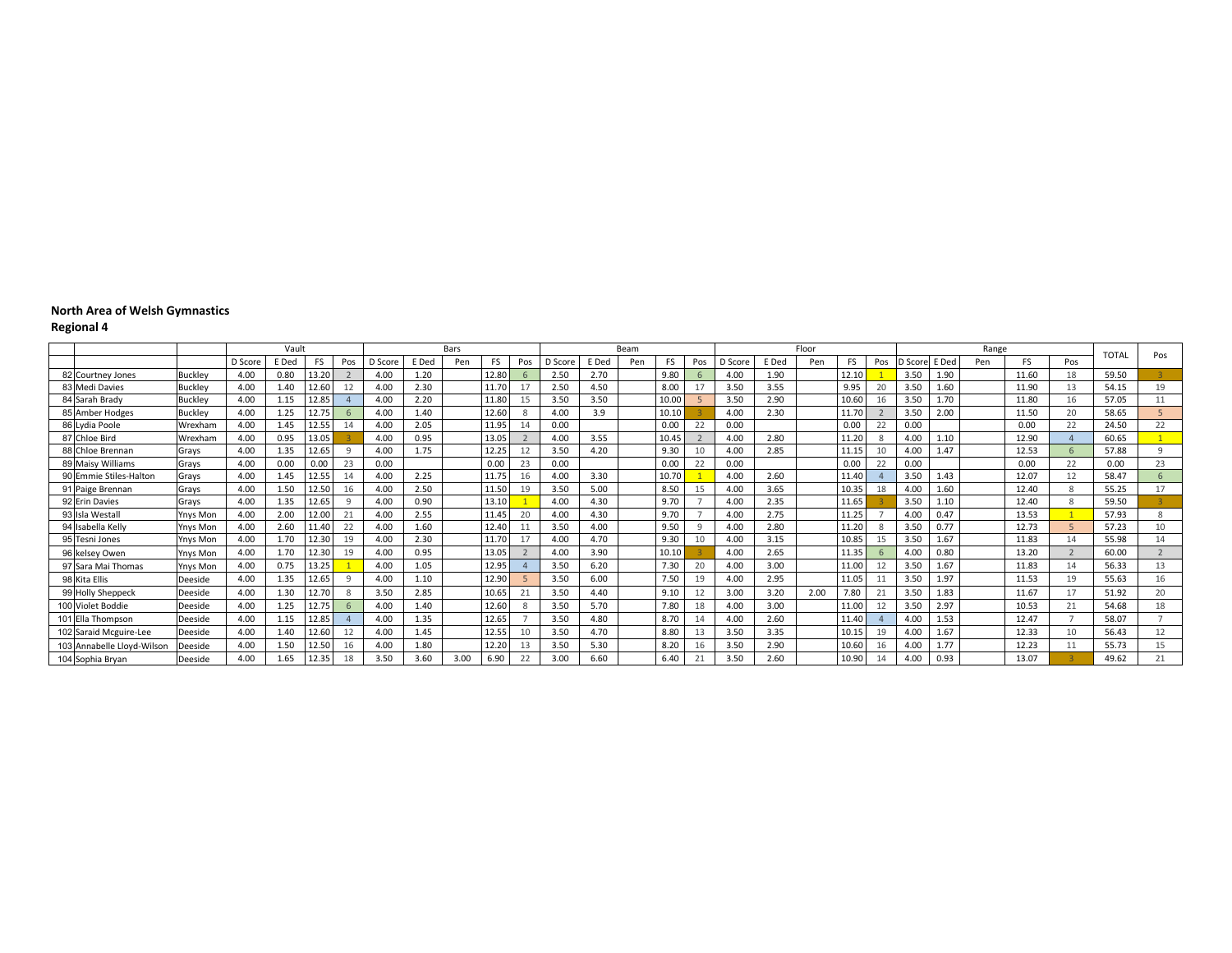|                               |          |         | Vault |           |                 |         |       | Bars |       |     |         |       | Beam |           |     |         |       | Floor |       |     |               |                  | Range |       |              |              |     |
|-------------------------------|----------|---------|-------|-----------|-----------------|---------|-------|------|-------|-----|---------|-------|------|-----------|-----|---------|-------|-------|-------|-----|---------------|------------------|-------|-------|--------------|--------------|-----|
|                               |          | D Score | E Ded | <b>FS</b> | Pos             | D Score | E Ded | Pen  |       | Pos | D Score | E Ded | Pen  | <b>FS</b> | Pos | D Score | E Ded | Pen   | FS    | Pos | D Score E Ded |                  | Pen   |       | Pos          | <b>TOTAI</b> | Pos |
|                               |          |         |       |           |                 |         |       |      |       |     |         |       |      |           |     |         |       |       |       |     |               |                  |       |       |              |              |     |
| 12 Connie Evans               | Deeside  | 4.00    | 70    | 12.30     |                 | 3.50    | 3.80  |      | 9.70  |     | 3.50    | 3.55  |      | 9.95      |     | 4.00    | 2.70  |       | 11.30 |     | 3.50          | 2.25             |       | 11.25 | 12           | 54.50        |     |
| <sup>1</sup> 3 Poppy Williams | Deeside  | 4.00    | 2.55  | 11.45     | 15              | 4.00    | 3.10  |      | 10.90 |     | 3.50    | 3.80  |      | 9.70      |     | 3.50    | 4.60  |       | 8.90  |     | 3.5C          | 2.35             |       | 11.15 | 13           | 52.10        | 15  |
| '4 Seren Molloy               | Deeside  | 4.00    | .70   | 12.30     |                 | 4.00    | 4.45  |      | 9.55  |     | 3.50    | 4.85  |      | 8.65      |     | 3.50    | 3.70  |       | 9.80  |     | 3.50          | 1.25             |       | 12.25 | $\mathsf{h}$ | 52.55        |     |
| 5 Daisy Duncan                | Deeside  | 4.00    | 1.80  | 12.20     |                 | 4.00    | 2.50  |      | 11.50 |     | 3.00    | 4.65  |      | 8.35      |     | 4.00    | 4.23  |       | 9.77  |     | 3.50          | 1.90             |       | 11.60 | 10           | 53.42        | 12  |
| 16 Poppy Callaghan            | Deeside  | 4.00    | 0.60  | 13.40     |                 | 4.00    | 2.60  |      | 11.40 |     | 3.00    | 2.80  | 0.50 | 9.7C      |     | 4.00    | 3.37  |       | 10.63 |     | 3.50          | 2.5C             |       | 11.00 | 14           | 56.13        |     |
| 7 Esme Spencer Hughes         | Deeside  | 4.00    | .60   | 12.40     |                 | 4.00    | 2.55  |      | 11.45 |     | 3.50    | 4.25  |      | 9.25      | 10  | 4.00    | 3.86  |       | 10.14 |     | 3.5C          | 1.95             |       | 11.55 |              | 54.79        | 10  |
| 18 Isabelle Griffin           | Deeside  | 4.00    | 2.30  | 11.70     |                 | 4.00    | 1.85  |      | 12.15 |     | 4.00    | 1.50  |      | 12.50     |     | 4.00    | 2.73  |       | 11.27 |     | 4.0(          | 0.50             |       | 13.50 |              | 61.12        |     |
| 9 Nancy Callaghan             | Deeside  | 4.00    | .30   | 12.70     |                 | 4.00    | 3.60  |      | 10.40 |     | 4.00    | 3.10  |      | 10.90     |     | 4.00    | 3.10  |       | 10.90 |     | 3.50          | 2.7 <sub>C</sub> |       | 10.80 | 15           | 55.70        |     |
| 20 Sasha Jones                | Grays    | 4.00    | 2.50  | 11.50     |                 | 4.00    | 3.50  |      | 10.50 |     | 3.00    | 2.60  |      | 10.40     |     | 4.00    | 2.90  |       | 11.10 |     | 3.50          | 1.45             |       | 12.55 |              | 56.05        |     |
| 21 Gabriele Mincevic          | Grays    |         |       | 0.00      | 16              | 0.00    |       |      | 0.00  |     | 0.00    |       |      | 0.00      |     | 0.00    |       |       | 0.00  |     | 0.00          |                  |       | 0.00  | 16           | 0.00         |     |
| 22 Sera Ulusoy                | Grays    | 4.00    | 1.70  | 12.30     |                 | 4.00    | 2.35  |      | 11.65 |     | 3.00    | 4.65  |      | 8.35      |     | 4.00    | 2.56  |       | 11.44 |     | 3.50          | 1.75             |       | 11.75 |              | 55.49        |     |
| 23 Ruby Clark                 | Grays    | 4.00    | 2.05  | 11.95     | 10 <sup>1</sup> | 4.00    | 2.80  |      | 11.20 |     | 3.50    | 2.95  | 0.50 | 10.05     |     | 4.00    | 2.43  |       | 11.57 |     | 3.50          | 1.10             |       | 12.40 |              | 57.17        |     |
| 24 Eva Coelho                 | Wrexham  | 4.00    | 0.50  | 13.50     |                 | 4.00    | 1.55  |      | 12.45 |     | 3.50    | 4.40  | 0.50 | 8.60      |     | 4.00    | 2.67  |       | 11.33 |     | 3.50          | 1.05             |       | 12.45 |              | 58.33        |     |
| 25 Kiri Kilgannon             | Wrexham  |         |       | 0.00      | 16              |         |       |      | 0.00  | Ιb  | 0.00    |       |      | 0.00      |     | 0.00    |       |       | 0.00  |     | 0.OC          |                  |       | 0.00  | 16           | 0.00         |     |
| 26 Ariana Hardy               | Ynys Mon | 4.00    | 2.05  | 11.95     | 10              | 4.00    | 2.25  |      | 11.75 |     | 3.50    | 4.05  |      | 9.45      |     | 4.00    | 2.50  |       | 11.50 |     | 3.50          | 1.55             |       | 11.95 | 8            | 56.60        |     |
| 27 Cadi Jen Thomas            | Ynys Mon | 4.00    | 2.45  | 11.55     | 13              | 4.00    | 2.80  |      | 11.20 |     | 4.00    | 3.90  | 0.50 | 9.60      |     | 4.00    | 3.30  |       | 10.70 |     | 4.00          | 1.3 <sub>c</sub> |       | 12.70 |              | 55.75        |     |
| 28 Kaya Yates                 | Ynys Mon | 4.00    | 2.00  | 12.00     |                 | 4.00    | 3.80  |      | 10.20 |     | 3.50    | 4.70  |      | 8.80      |     | 3.50    | 3.67  | 0.10  | 9.73  |     | 3.50          | 1.45             |       | 12.05 |              | 52.78        |     |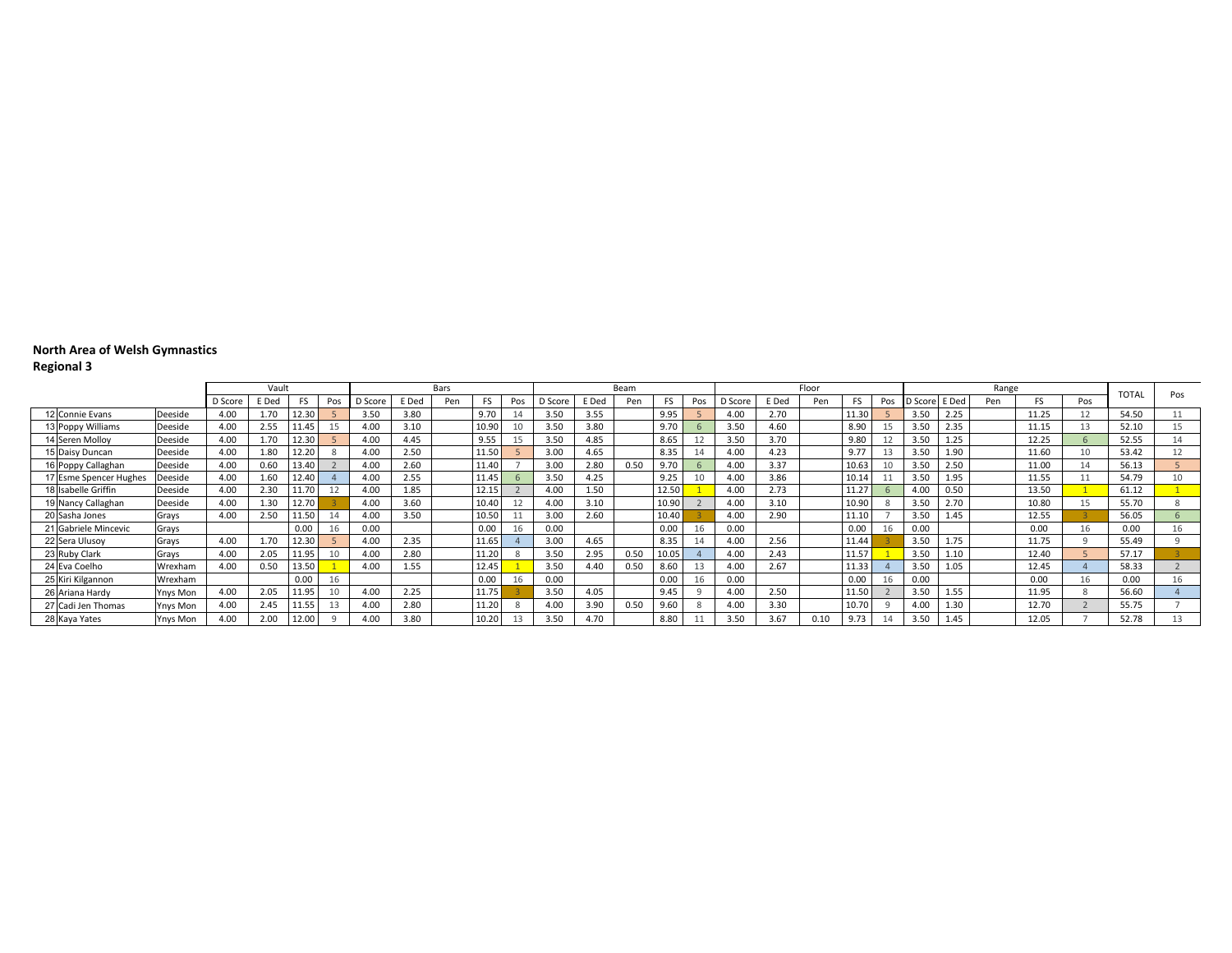|                        |                 |         | Vault |           |                 |         |       | Bars |       |     |         |       | Beam |       |     |         |       | Floor |       |     |         |       | Range |           |     |              |     |
|------------------------|-----------------|---------|-------|-----------|-----------------|---------|-------|------|-------|-----|---------|-------|------|-------|-----|---------|-------|-------|-------|-----|---------|-------|-------|-----------|-----|--------------|-----|
|                        |                 | D Score | E Ded | <b>FS</b> | Pos             | D Score | E Ded | Pen  | FS    | Pos | D Score | E Ded | Pen  | FS    | Pos | D Score | E Ded | Pen   | FS    | Pos | D Score | E Ded | Pen   | <b>FS</b> | Pos | <b>TOTAL</b> | Pos |
| 29 Ava Jones           | Grays           | 3.00    | 1.90  | .1.10     |                 | 4.00    | 3.95  |      | 10.05 |     | 4.00    | 2.75  |      | 11.25 |     | 3.50    | 3.70  |       | 9.80  |     | 3.50    | 1.05  |       | 12.45     |     | 54.65        |     |
| 30 Macie Smith         | Grays           | 4.00    | 1.45  | 12.55     |                 | 4.00    | 3.00  |      | 11.00 |     | 3.50    | 3.50  |      | 10.00 |     | 3.50    | 3.05  |       | 10.45 |     | 3.50    | 0.95  |       | 12.55     |     | 56.55        |     |
| 31 Sophie Colyer       | Deeside         | 0.00    |       | 0.00      | 19              | 0.00    |       |      | 0.00  |     | 0.00    |       |      | 0.00  | 19  |         |       |       | 0.00  | 19  |         |       |       | 0.00      | 19  | 0.00         | 19  |
| 32 Molly Dathan        | Deeside         | 4.00    | 1.50  | 12.50     |                 | 4.00    | 1.80  |      | 12.20 |     | 4.00    | 3.25  |      | 10.75 |     | 3.50    | 3.80  |       | 9.70  |     | 4.00    | 1.35  |       | 12.65     |     | 57.80        |     |
| 33 Sian O'Donnell      | Deeside         | 4.00    | 1.80  | 12.20     |                 | 4.00    | 3.30  |      | 10.70 |     | 3.50    | 4.80  |      | 8.70  |     | 3.00    | 5.20  |       | 7.80  | 18  | 3.50    | 2.75  |       | 10.75     | 18  | 50.15        | 17  |
| 34 Darcey Fay          | Deeside         | 4.00    | 1.20  | 12.80     |                 | 3.50    | 4.65  |      | 8.85  | 18  | 4.00    | 4.55  |      | 9.45  | 10  | 3.00    | 3.50  |       | 9.50  |     | 3.50    | 1.65  |       | 11.85     | 14  | 52.45        | 15  |
| 35 Cadi Wyn Owen       | Bangor          | 4.00    | 2.60  | 11.40     |                 | 4.00    | 1.80  |      | 12.20 |     | 3.00    | 4.80  |      | 8.20  |     | 3.50    | 3.10  |       | 10.40 |     | 4.00    | 1.00  |       | 13.00     |     | 55.20        | 10  |
| 36 Charlotte Halpin    | Bangor          | 0.00    |       | 0.00      | 19              |         |       |      | 0.00  |     | 0.00    |       |      | 0.00  | 19  | 0.00    |       |       | 0.00  | 19  |         |       |       | 0.00      | 19  | 0.00         | 19  |
| 37 Esther Parry        | Bangor          | 4.00    | 1.75  | 12.25     |                 | 4.00    | 2.10  |      | 11.90 |     | 3.00    | 3.80  |      | 9.20  |     | 4.00    | 3.15  |       | 10.85 |     | 4.00    | 2.70  |       | 11.30     | 16  | 55.50        |     |
| 38 Ella Scott          | Bangor          | 4.00    | 1.85  | 12.15     |                 | 4.00    | 1.90  |      | 12.10 |     | 3.50    | 4.55  |      | 8.95  |     | 2.50    | 4.40  |       | 8.10  |     | 3.50    | 1.60  |       | 11.90     | 13  | 53.20        | 12  |
| 39 Shannon Williams    | <b>Ynys Mon</b> | 4.00    | 2.00  | 12.00     |                 | 4.00    | 2.55  |      | 11.45 |     | 3.50    | 4.70  |      | 8.80  | 13  | 4.00    | 2.55  |       | 11.45 |     | 4.00    | 0.60  |       | 13.40     |     | 57.10        |     |
| 40 Lois Preston        | Ynys Mon        | 4.00    | 1.95  | 12.05     |                 | 4.00    | 2.80  |      | 11.20 |     | 4.00    | 3.55  | 0.50 | 9.95  |     | 3.50    | 5.35  |       | 8.15  |     | 3.50    | 2.25  |       | 11.25     | 17  | 52.60        | 13  |
| 41 Sali-Haf Jones      | Ynys Mon        | 4.00    | 1.95  | 12.05     |                 | 4.00    | 1.60  |      | 12.40 |     | 4.00    | 2.75  |      | 11.25 |     | 4.00    | 3.20  |       | 10.80 |     | 3.50    | 1.30  |       | 12.20     | 10  | 58.70        |     |
| 42 Cara Williams       | Ynys Mon        | 4.00    | 1.85  | 12.15     |                 | 4.00    | 2.40  |      | 11.60 |     | 4.00    | 3.30  |      | 10.70 |     | 4.00    | 2.65  |       | 11.35 |     | 3.50    | 1.05  |       | 12.45     |     | 58.25        |     |
| 43 Isabella Beck       | <b>Buckley</b>  | 4.00    | 0.75  | 13.25     |                 | 4.00    | 2.10  |      | 11.90 |     | 3.00    | 5.75  |      | 7.25  |     | 3.50    | 2.85  | 2.00  | 8.65  |     | 3.50    | 1.95  |       | 11.55     | 15  | 52.60        | 14  |
| 44 Jessie Rose Astbury | <b>Buckley</b>  | 4.00    | 1.90  | 12.10     | 10 <sup>1</sup> | 4.00    | 1.50  |      | 12.50 |     | 3.50    | 3.55  |      | 9.95  |     | 3.00    | 3.67  | 0.30  | 9.03  | 13  | 4.00    | 1.35  |       | 12.65     |     | 56.23        |     |
| 45 Grace Owen          | Olympus         | 3.00    | 2.15  | 0.85      | 18              | 3.50    | 1.65  |      | 11.85 |     | 2.50    | 4.90  |      | 7.60  | 16  | 4.00    | 5.00  | 0.50  | 8.50  | 15  | 3.5C    | 1.30  |       | 12.20     | 10  | 51.00        | 16  |
| 46 Phoebe Aldous       | Olympus         | 3.00    | 2.05  | 10.95     |                 | 3.50    | 3.10  |      | 10.40 |     | 3.00    | 6.95  |      | 6.05  | 18  | 3.50    | 4.40  |       | 9.10  | 12  | 3.50    | 1.40  |       | 12.10     | 12  | 48.60        | 18  |
| 47 Ffion Rowe          | Wrexham         | 3.00    | 1.75  | 11.25     | 15              | 4.00    | 1.85  |      | 12.15 |     | 4.00    | 2.65  |      | 11.35 |     | 3.50    | 3.05  |       | 10.45 |     | 3.50    | 1.25  |       | 12.25     |     | 57.45        |     |
| 48 Baya Davies         | Wrexham         | 4.00    | 1.85  | 12.1!     |                 | 4.00    | 1.60  |      | 12.40 |     | 3.50    | 3.45  |      | 10.05 |     | 3.50    | 3.80  |       | 9.70  |     | 4.00    | 1.50  |       | 12.50     |     | 56.80        |     |